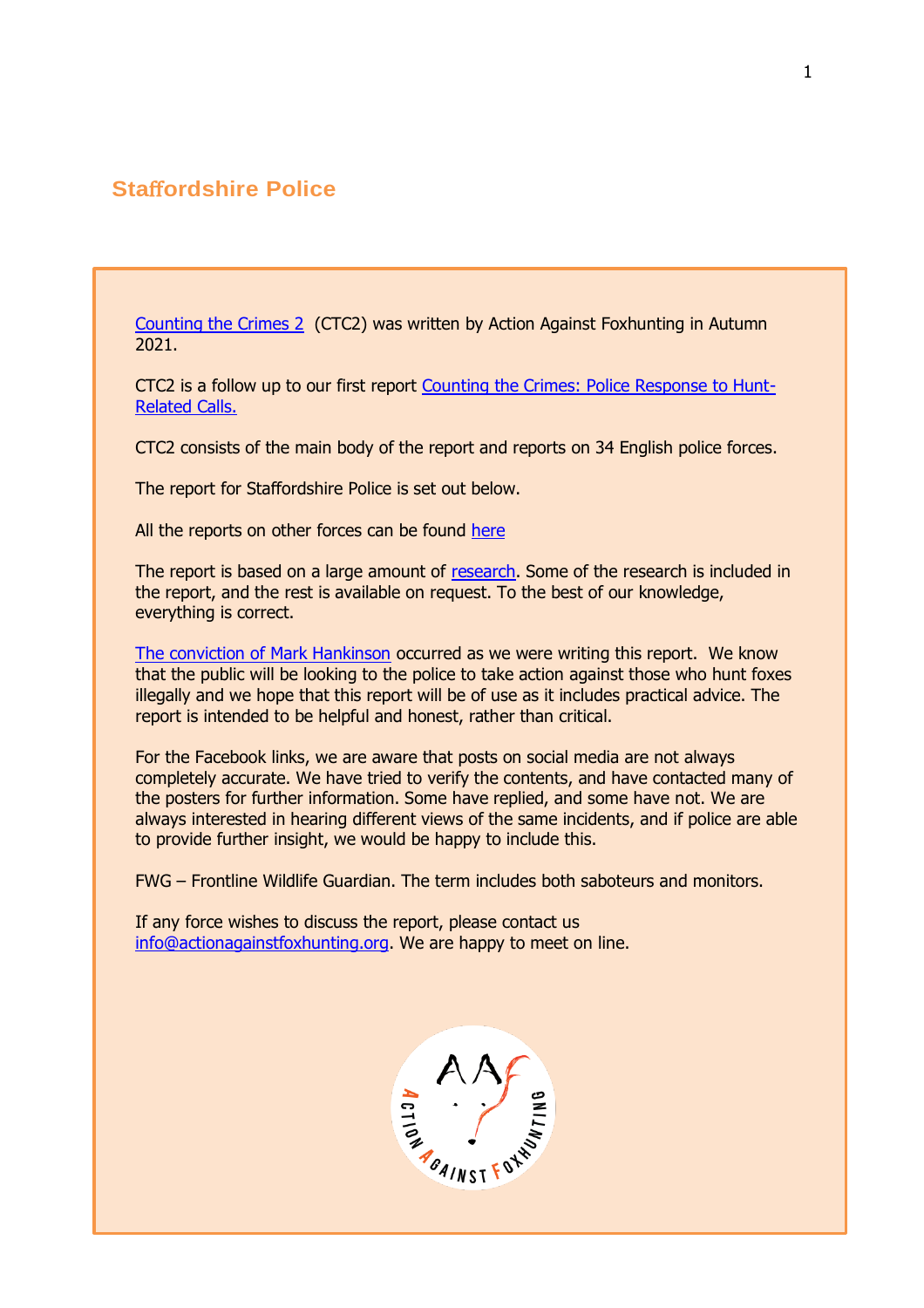#### **How did the force respond to CTC?**

- One email
- ✓ Exchange of emails
- ✓ Meeting
- No response at all

**For email response - was the response detailed?**

✓ Yes

– No

#### **How do you rate the response?**



#### **Why have you given this rating?**

The force was interested in AAF and our report. They were keen to engage with us to understand more.

#### **Were there follow up emails and did the force reply?**

✓ Yes  $-$  No.

#### **For the forces who met with us, how do you rate this response?**

1 2 3 4 5 − ✓ − − −

#### **Why have you given this response?**

Staffordshire Police met with us twice and we appreciate the time they spent with us. However, the officers we spoke to would not accept that hunts routinely break the law, even after the webinar. They 'disappeared' once the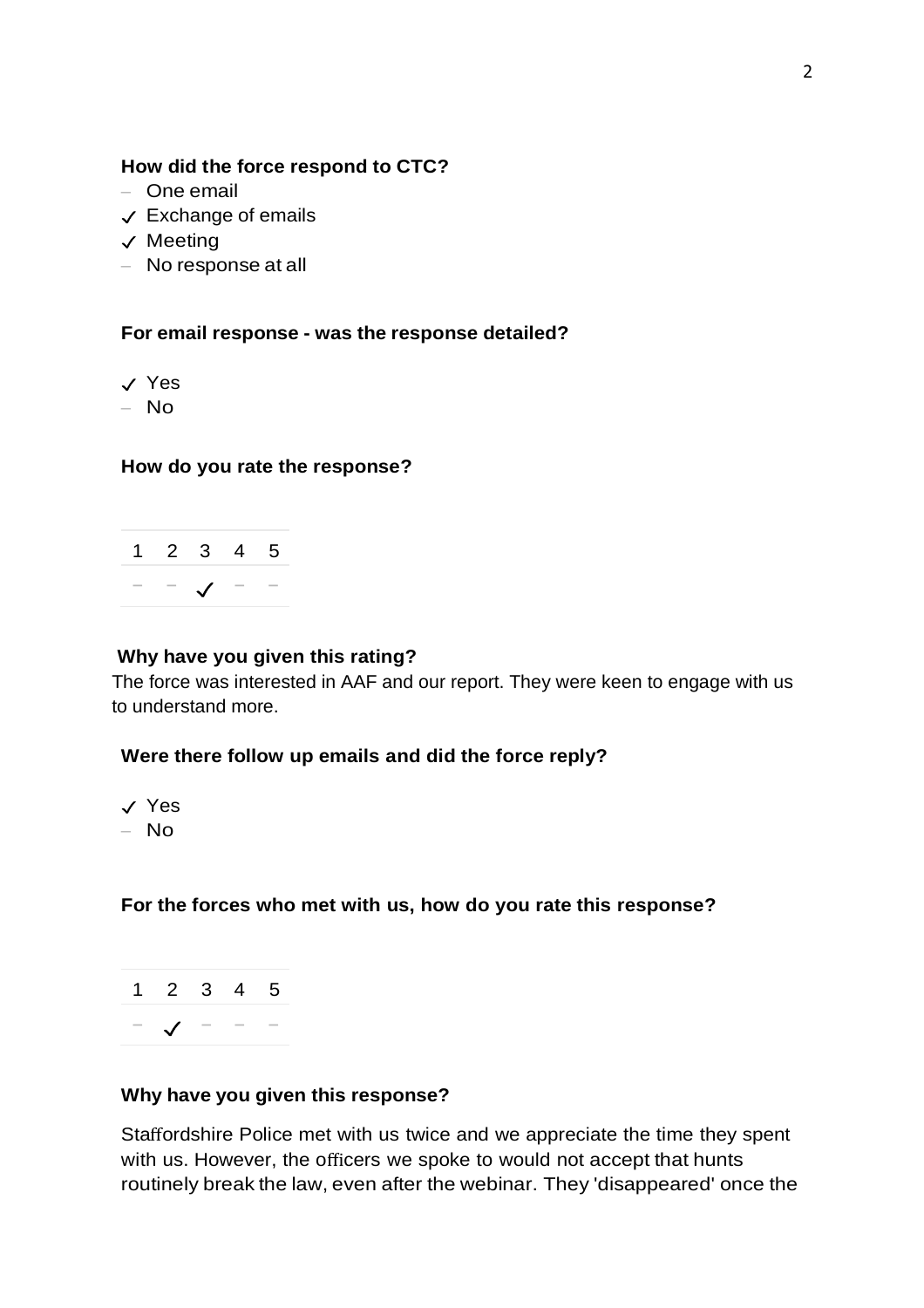unfortunate incident of 21/12/20 (stopping of Manchester Hunt Sabs on what later appeared to be confirmed as fabricated circumstances). See below for link.

#### **For the forces who met with us, how open were they?**



## **For the forces who met with us, how useful was the meeting?**

| $1\quad 2\quad 3\quad 4\quad 5$ |  |  |
|---------------------------------|--|--|
| $\mathcal{L}$ –                 |  |  |

#### **Why have you given this response?**

The meeting was useful and Staffs police were very open. However, no real progress can ever be made unless Staffordshire Police understand the extent of the law breaking by the hunts inStaffordshire. It did appear to show a lack of knowledge about fox hunting generally compared to most other forces. The meetings could have been an excellent starting point to change this but this wasn't to be.

#### **How willing was this force to take on board what we said?**

1 2 3 4 5 − ✓ − − −

#### **Why have you given this response?**

Instead of taking advice from us about illegal hunting and the poor relationship between Staffordshire Police and anti-hunt groups, they used the opportunity to ensure that we understood that they do not believe that Staffordshire hunts break the law regularly.This means that if the hunts don't break the law, the police don't have to take any action. We know that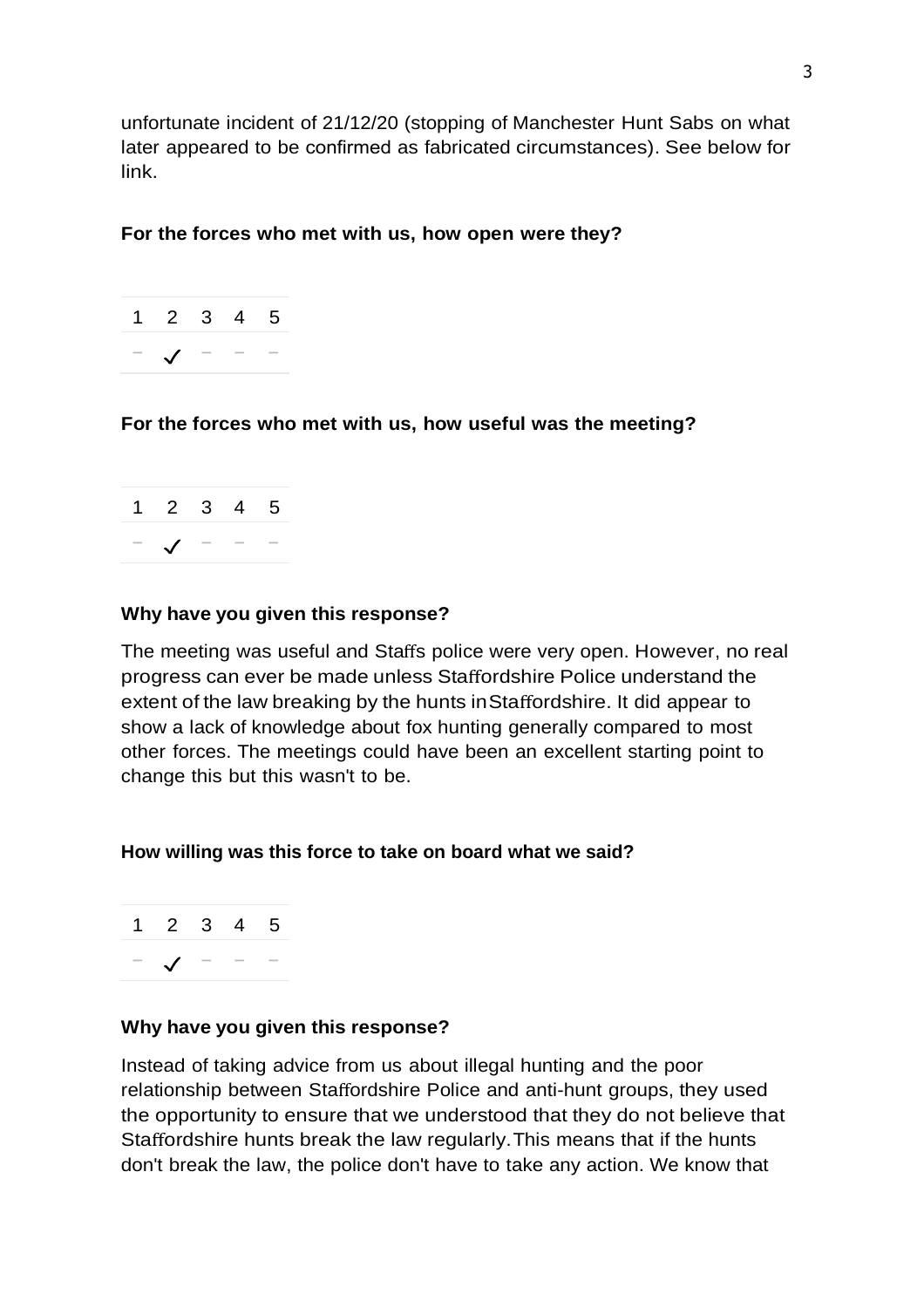police resources are limited, but we suspected that the police responses were sometimes disingenuous.

# **Has this force taken any actual steps to improve their relationship with FWGs?**

- Yes
- ✓ No
- Other

## **Does this force have an aide memoire or any guide to policing illegal hunting?**

✓ Yes  $-$  No

# **What do you think of the guide/aide memoire?**



#### **Why have you given this response?**

The Aid Memoire appears biased against FWGs. It does not use the words "illegal hunting", yet it devotes an entire page to "aggravated trespass", something the hunts are always calling the police about and is very little to do with protecting and safeguarding people. Face coverings are also dealt with in detail. From this, we believe that the public order aspect is aimed at the sabs and not the hunt.

#### **How well trained are the police in this force?**



#### **Why have you given this response?**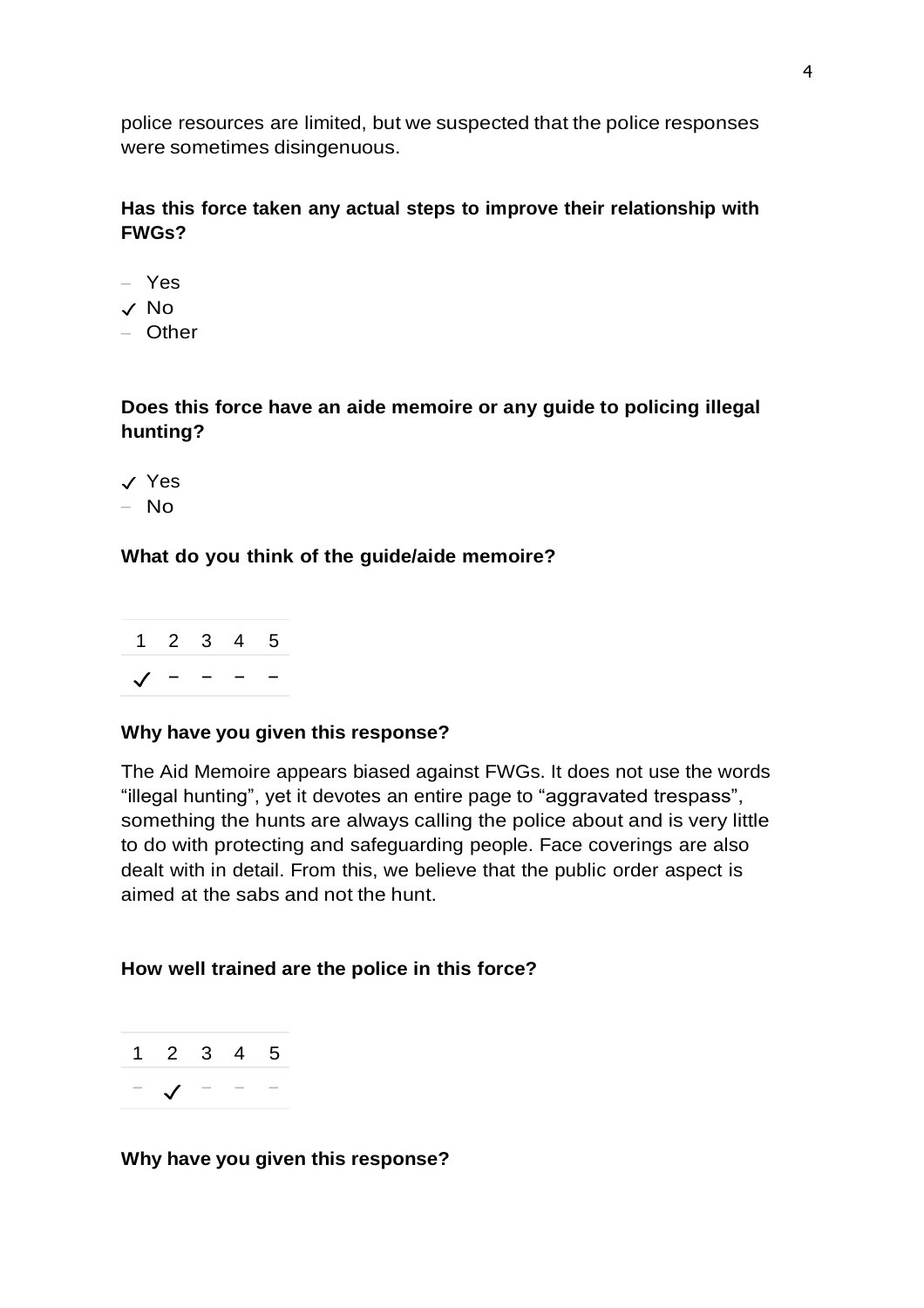Only a small percentage of police in Staffordshire are trained on illegal hunting.

# **How do you rate this force's behaviour in the field with regard to illegal foxhunting and incidents involvingFWGs?**

- Always appear biased
- ✓ Usually appear biased
- Sometimes appear biased
- Rarely appear biased
- Never appear biased

## **Why have you given this response?**

There are multiple incidents in which the police appear biased.

This force has a history of allegedly stopping FWGs for no valid reason. This encourages a poor relationship with FWGs. The police must be aware of this - not least as a result of Staffordshire Hunt Sab's open letter to the force in Dec 19.

We were assured the 'officer in the BASC lanyard' incident in the 2019/20 season was treated 'very seriously' however that it could happen at all may show a lack of awareness/training.

The incident in December 2020 in which FWGs were stopped and searched for stolen goods was very likely biased, not least because of the FOI from the FWGs that revealed that the thefts (the basis for the search) were fabricated.

Also the concentration on policing hunt events on a 'public order' basis is bound to increase tension. And the lack of proactive policing (asking for trail details, questioning terrier men on the basis they may be aiding and abetting etc). Lack of resources was cited as a reason not to use drones to watch the hunts, (plus an apparent need to ask the hunts' permission to do that), yet apparently they found the resources to police the badger cull with a plane? (26/9 Facebook post)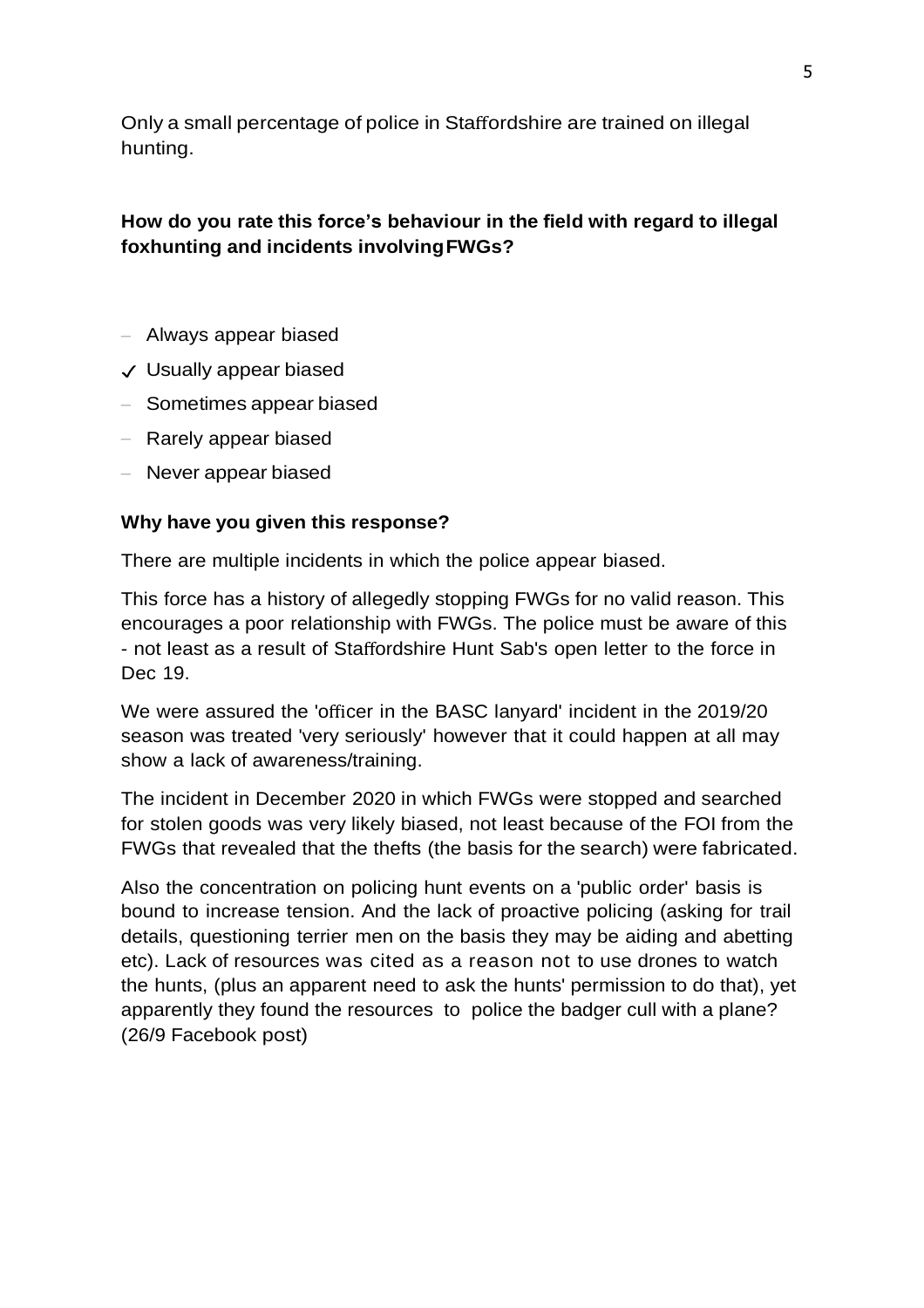**Looking at the response to our FOI asking about police systems and organisation with regard to foxhunting, how do you rate their ability to take action on illegal foxhunting?**

|  | $1\quad 2\quad 3\quad 4\quad 5$ |  |
|--|---------------------------------|--|
|  |                                 |  |

## **Why have you given this rating?**

There is no reason to believe that Staffordshire Police cannot take action about illegal hunting. In fact, in our meeting with them, they did appear reasonably knowledgeable. However, they were not willing to challenge the hunts, even after the webinar.

There was reluctance to accept that trail hunting  $=$  fox hunting. A senior wildlife officer felt the webinars were teaching the hunt to be more organised and be visible in order to placate people. He did not think it was a clear attempt to break the law. The force in general did not view the webinars to be particularly relevant to Staffordshire with another senior officer saying "we do not have information or intelligence that suggests hunts are acting unlawfully in Staffordshire." (nb: thisis despite the fact that all hunts have to be affiliated to and guided by the Hunting Office). It was felt that there was no problem in ex policemen being involved in the webinars in that they can do what they like in retirement as long as it's lawful. Additionally, the points raised above about the aide memoir are relevant to this section.

## **Do you think the force focuses too heavily on public order as opposed to dealing with illegal foxhunting?**

- ✓ Yes
- No
- Other

#### **Why have you given this response?**

FWGs are constantly being challenged. The hunts, however, are not.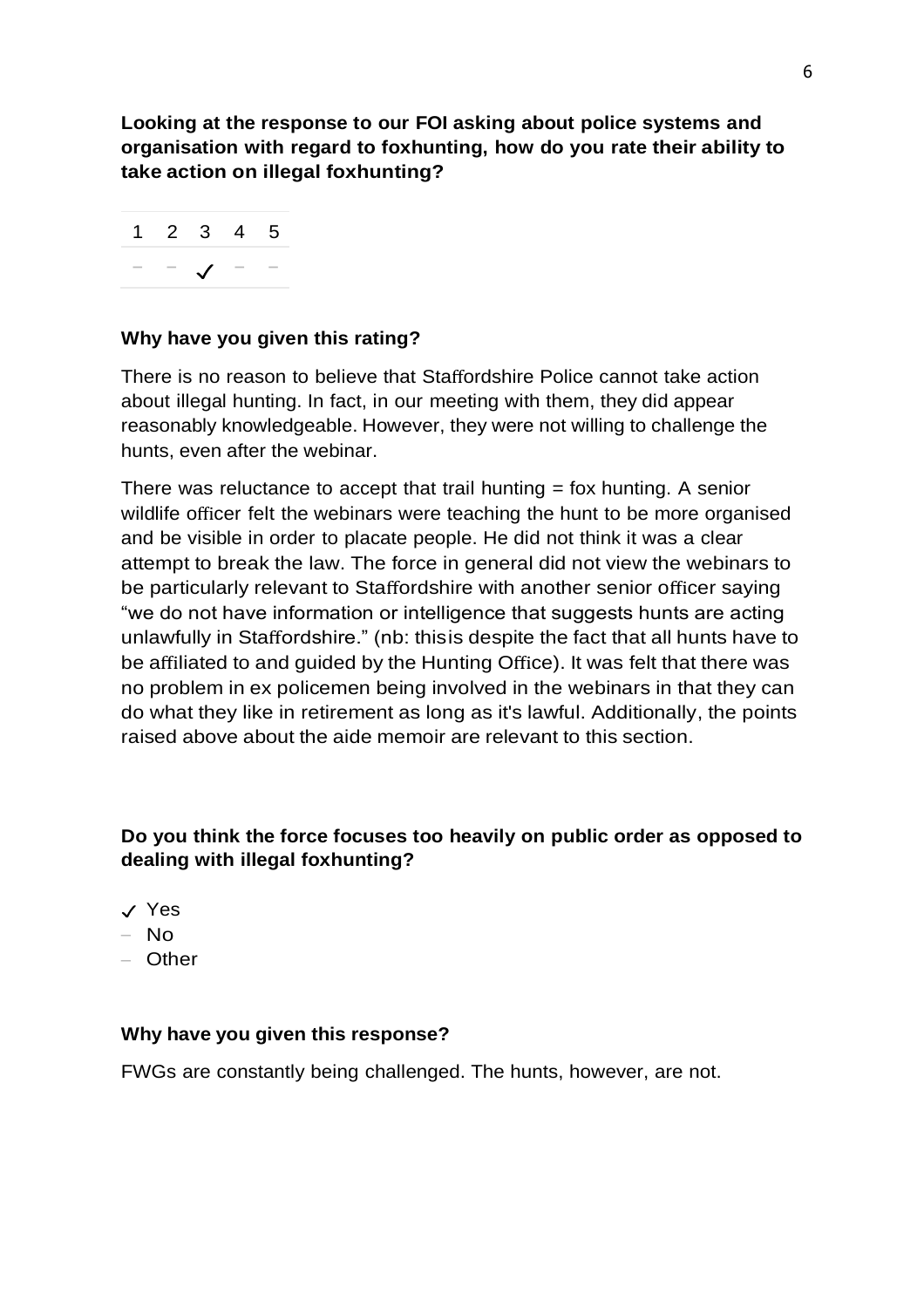**Overall, how do you rate this force? Take into account willingness to engage with AAF, willingness to engage with FWGs, actions in the field etc.**



## **Why have you given this response?**

Staffordshire Police force did spend time with us. But the meetings were of very little value to us because the force is reluctant to accept that there is a significant problem with illegal hunting in the county. One of the meetings happened very soon after the webinars came to light and Staffordshire Police said that it would make no difference to them as it did not involve Staffordshire. We pointed out that the webinars were run by the Hunting Office, (the hunts' governing body) and as such they involve every hunt in the country. The police said that the word "smokescreen" was ambiguous and that the webinars were probably teaching the hunts to be more organised. This complete misreading of the webinars confirmed our belief that Staffordshire Police are reluctant to challenge the hunts on anything at all. We are not sure whether that is because they are uninterested in illegal hunting or they are biased themselves.

## **In the opinion of AAF, how can this police force improve?**

The key improvement would be for Staffordshire Police to understand that the FWGs are trying to uphold the law - the same aim as the police themselves. After the webinars and the conviction of Mark Hankinson, their view of the hunts should change. If they understood this, they might stop targeting the wrong group. Staffordshire Police must begin to look at the hunts and stop finding reasons not to. Whether the bias is unconscious or conscious, Staffordshire Police frequently appear to show it when they encounter an anti-hunt group (including AAF).

FWGs are a potential resource for police and should be viewed as such.

All officers would benefit from a much greater understanding of the issues surrounding illegal hunting and the motivations of FWGs. We have created three helpful documents:

[Practical Advice for All Officers](https://www.actionagainstfoxhunting.org/wp-content/uploads/2021/11/B-1411-Practical-Advice-for-all-Police-Forces.pdf) – this includes training advice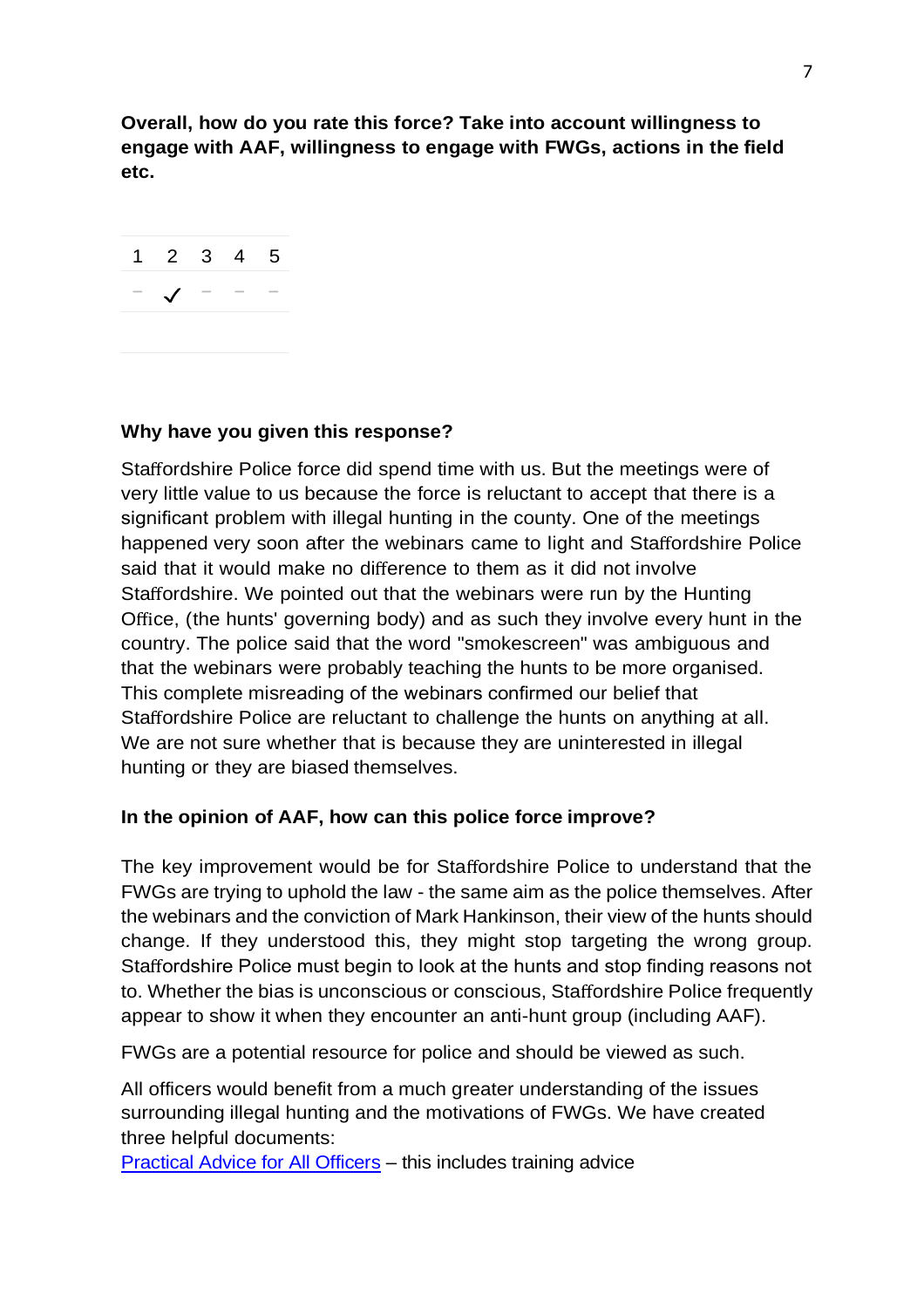[A Field Guide for Officers](https://www.actionagainstfoxhunting.org/wp-content/uploads/2021/11/A-1411-FIELD-GUIDE-ILLEGAL-FOXHUNTING.pdf) – to use if they are called to a hunt A Study - [Why sabs and monitors are not protesters.](https://www.actionagainstfoxhunting.org/wp-content/uploads/2021/11/A-1411-Why-sabs-and-monitors-arent-protesters.pdf) – an insight FWG organisations.

# Hit and Media Reports mentioning hunting and Staffordshire Police

<https://www.facebook.com/staffordshirehuntsabs/posts/612720756034766> 21/9/20 Hunt hounds attack a family dog. This is in Shropshire but the Albrighton regularly hunt in Staffs. Why would they be in a residential area if they were trail hunting?

<https://www.facebook.com/staffordshirehuntsabs/posts/676403839666457> 25/9/20 Conviction of 2 terriermen, Meynell & North Staffs Hunt. Assaulted Member

of the public who was asking why they were hunting foxes. Staffordshire police ARE aware of the type of support the hunts attract.

<https://www.facebook.com/staffordshirehuntsabs/posts/664540520852789> 5/12/20. Elderly couple apparently targeted by hunt support in error. Police aware.

<https://www.facebook.com/ManchesterHuntSabs/posts/4178563482160885> 21/12/20. Link to Staffs police searching Manchester Sabs regarding alleged local thefts

<https://www.facebook.com/staffordshirehuntsabs/posts/678994009407440> It appears police were not being honest re 21/12/20 incident above:

[https://thecitro.substack.com/p/staffordshire-police-carry-out](https://thecitro.substack.com/p/staffordshire-police-carry-out-spurious?fbclid=IwAR2LVGu9B90-x10djbmodUHoe8eSAdrGOThuLI5bdgurkaVSyb8z02I0bXs)[spurious?fbclid=IwAR2LVGu9B90](https://thecitro.substack.com/p/staffordshire-police-carry-out-spurious?fbclid=IwAR2LVGu9B90-x10djbmodUHoe8eSAdrGOThuLI5bdgurkaVSyb8z02I0bXs) [x10djbmodUHoe8eSAdrGOThuLI5bdgurkaVSyb8z02I0bXs](https://thecitro.substack.com/p/staffordshire-police-carry-out-spurious?fbclid=IwAR2LVGu9B90-x10djbmodUHoe8eSAdrGOThuLI5bdgurkaVSyb8z02I0bXs) Media report re above 21/12/20 incident above:

[https://www.stokesentinel.co.uk/news/stoke-on-trent-news/a-barbaric-tradition](https://www.stokesentinel.co.uk/news/stoke-on-trent-news/a-barbaric-tradition-hundreds-stokeontrentlive-4833023?fbclid=IwAR2wZk_cFJCm4t5BtOprFVeluDsFpAl5bWKA316b0CutYjvnIL6kf8lMqsw)[hundreds-stokeontrentlive-](https://www.stokesentinel.co.uk/news/stoke-on-trent-news/a-barbaric-tradition-hundreds-stokeontrentlive-4833023?fbclid=IwAR2wZk_cFJCm4t5BtOprFVeluDsFpAl5bWKA316b0CutYjvnIL6kf8lMqsw)[4833023?fbclid=IwAR2wZk\\_cFJCm4t5BtOprFVeluDsFpAl5bWKA316b0CutYjvnIL6](https://www.stokesentinel.co.uk/news/stoke-on-trent-news/a-barbaric-tradition-hundreds-stokeontrentlive-4833023?fbclid=IwAR2wZk_cFJCm4t5BtOprFVeluDsFpAl5bWKA316b0CutYjvnIL6kf8lMqsw)

[kf8lMqsw](https://www.stokesentinel.co.uk/news/stoke-on-trent-news/a-barbaric-tradition-hundreds-stokeontrentlive-4833023?fbclid=IwAR2wZk_cFJCm4t5BtOprFVeluDsFpAl5bWKA316b0CutYjvnIL6kf8lMqsw)

25/12/20 media article. What local people say about the hunts.

# **A cross section of past reports and articles below. Included for reference in order to illustrate the very real problem of illegal**